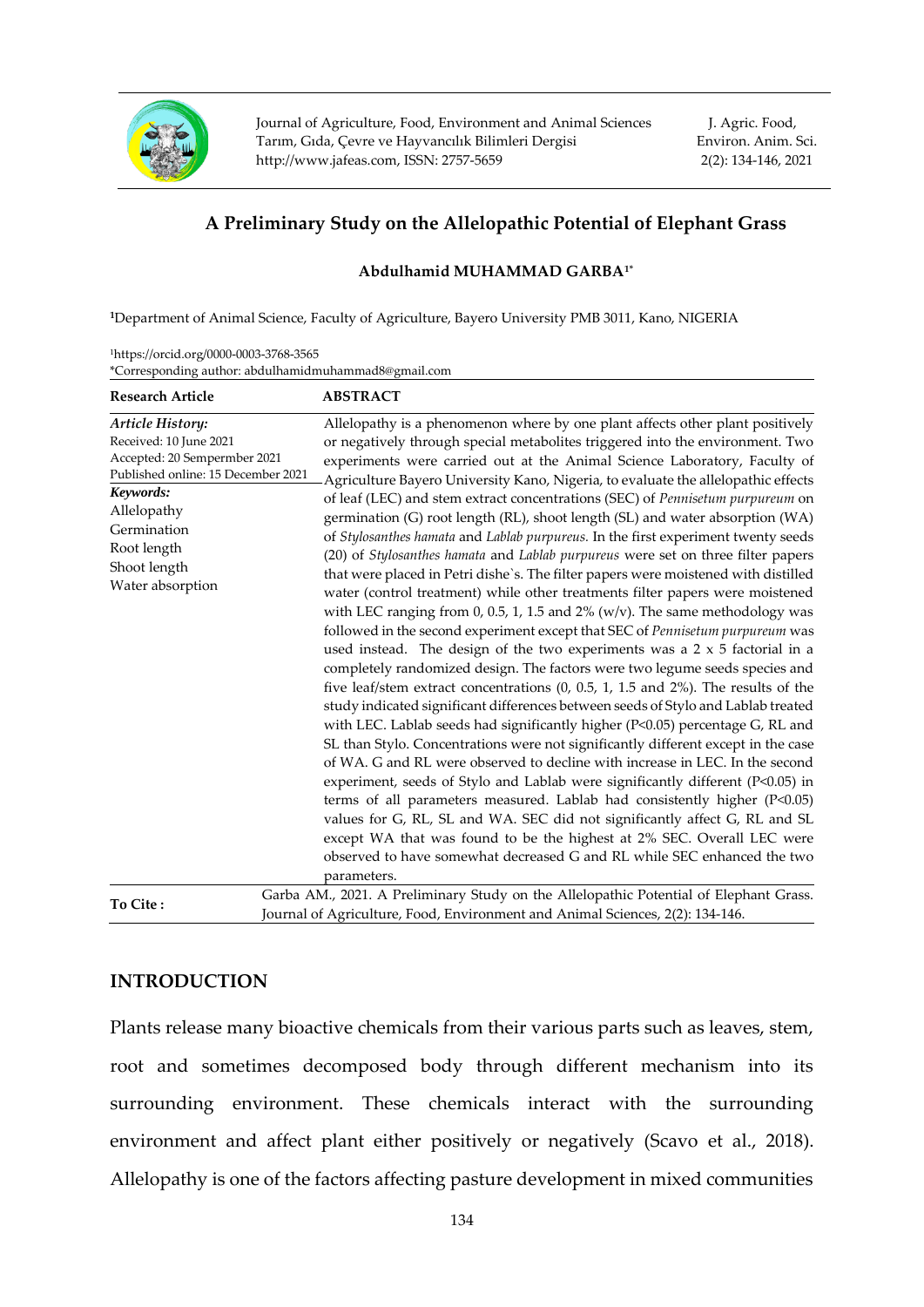thereby resulting in sparse growth of pasture and species disappearance. The after effect of this phenomenon is reduced feed availability for animals.

Allelochemicals emancipated as residues, exudates and leaches by many plants from leaves, stem, roots, fruit and seeds have been reported to interfere with growth of other plants (Asgharipour and Armin, 2010). These chemicals products mainly affect plants at seed emergence and seedling levels (Alam and Islam, 2002; Hussain et al., 2007; Naseem et al., 2009). Allelopathy plays an important role in agricultural ecosystems and in a large scale, in the plant covers among the crop-crop, crop-weed and tree-crop covers. These interactions are detrimental and occasionally, are useful and gave attention to allelopathy in natural and agricultural ecosystems. Today, allelopathy is recognized as appropriate potential technology to control weeds using chemicals released from decomposed plant parts of various species (Naseem et al., 2009).

Generally allelochemical plays multiple roles on the physiology of crop plants. It can inhibit plant growth, alter mineral uptake, cause stomatal closure and induce water stress, influence respiration, affect photosynthesis and protein synthesis impair hormone balance and alter enzyme activities. Many researchers have worked on the mechanism of allelochemicals in the legume crops (Mondal et al., 2015).

The ever increasing human population and the need to meet the protein requirement of the growing population necessitates that strategies have to be employed to ensure availability and quality of feed for animals. The phenomenon called allelopathy though not negative in its entirety could pose a serious challenge to forage availability, hence the need to evaluate plant with allelopathic effects for possible screening during the process of forage selection for establishing or better still, to know how best such forages could be established. The study is therefore, aimed at investigating the allelophatic effect of leaf and stem extracts of *Pennisetum purpureum* (Elephant grass) on seed germination, shoot and root length as well as water absortion rate of *Lablab purpureus* (Lablab) and *Stylosanthes hamata* (Stylo).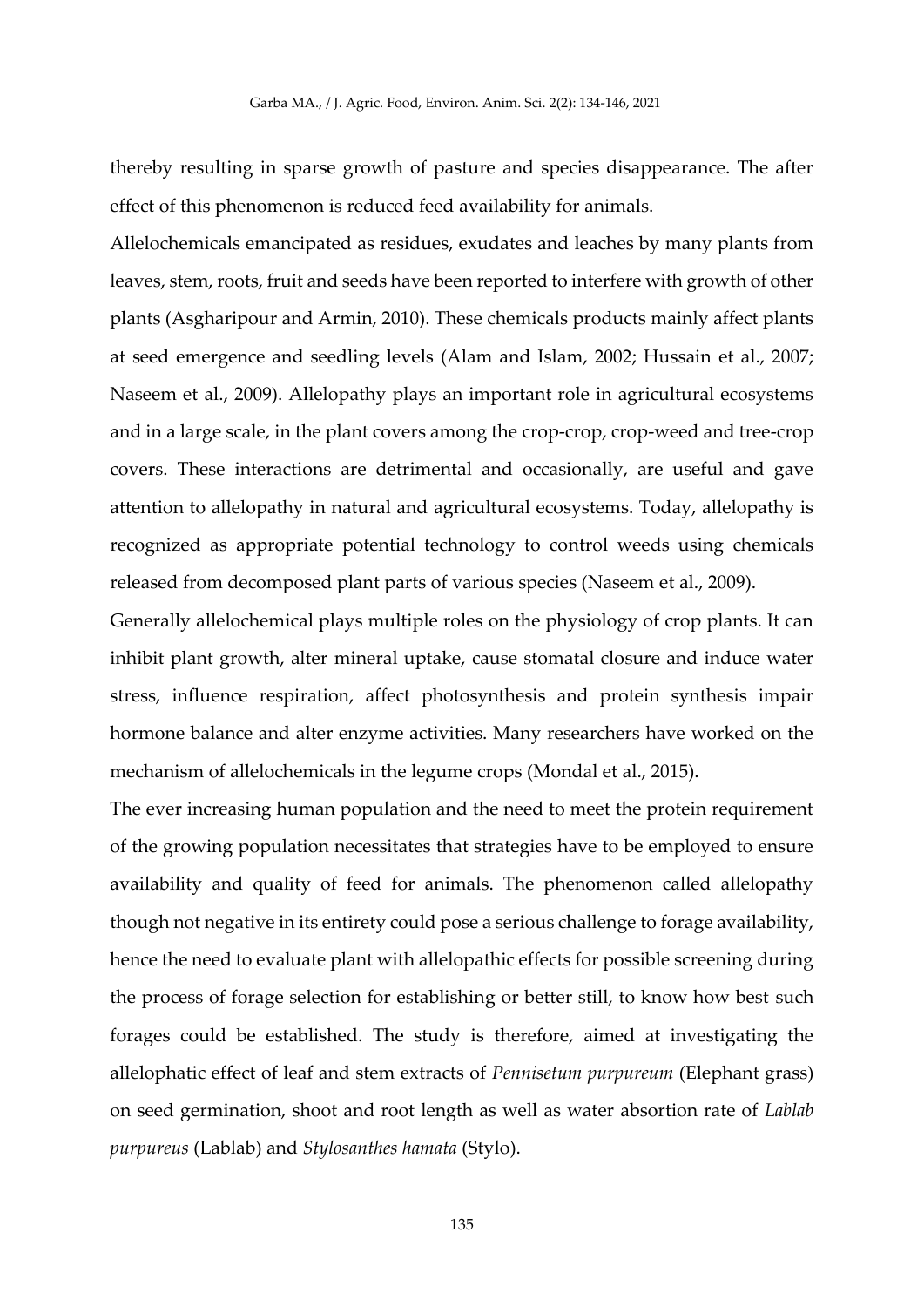#### **MATERIALS and METHODS**

The experiment was conducted at Animal Science Laboratory Bayero University Kano, Nigeria. Kano, Nigeria State lies between latitudes 10°33' and 12°37' north and longitudes 7°43' and 9°25' east. It occupies a total area of about 20,400 km square. The area has two seasons; a wet season (May – September) and dry season (October – April). The annual rainfall and temperature ranges between 787 and 960 mm and  $21^{\circ}C$ and 39°C respectively (Nnoli et al., 2006). In terms of soil fertility, the whole state is rated low in terms of nitrogen availability, medium to high for phosphorus and most parts of the state rank medium to high for potassium (Nnoli et al., 2006).

### **Collection of Seeds, Leaves and Stems Samples**

Dried leaves and stems samples of *Pennisetum purpureum* (Elephant grass) were collected from Department of Agronomy Plantation Crops Nursery, Faculty of Agriculture Bayero University, Kano, Nigeria. The samples were separately crushed in to powdered form using mechanical crusher and stored in polythene bag.

Seeds of *Lablab purpureum* and *Stylosanthes hamata* were collected from National Animal Production Research Institute (NAPRI) Shika Zaria, Kaduna, Nigeria. Both seeds were stored in polythene bag inside a freezer before use for experiments.

#### **Experiment I**

### **Preparation of Leaf Extracts Solution and Determination of PH**

Ground leaf samples were soaked in distilled water and allowed to stay for a period of 72 hours to arrive at the various *Pennisetum purpureum* leaf extract concentration of 0.5, 1.0, 1.5, 2.0%. Ph of the concentration was measured using Ph meter. Prior to the experiment, the Stylo seeds were treated using hot water at  $75^{\circ}$  for 3 minutes and spread on flat surface to dry before usage.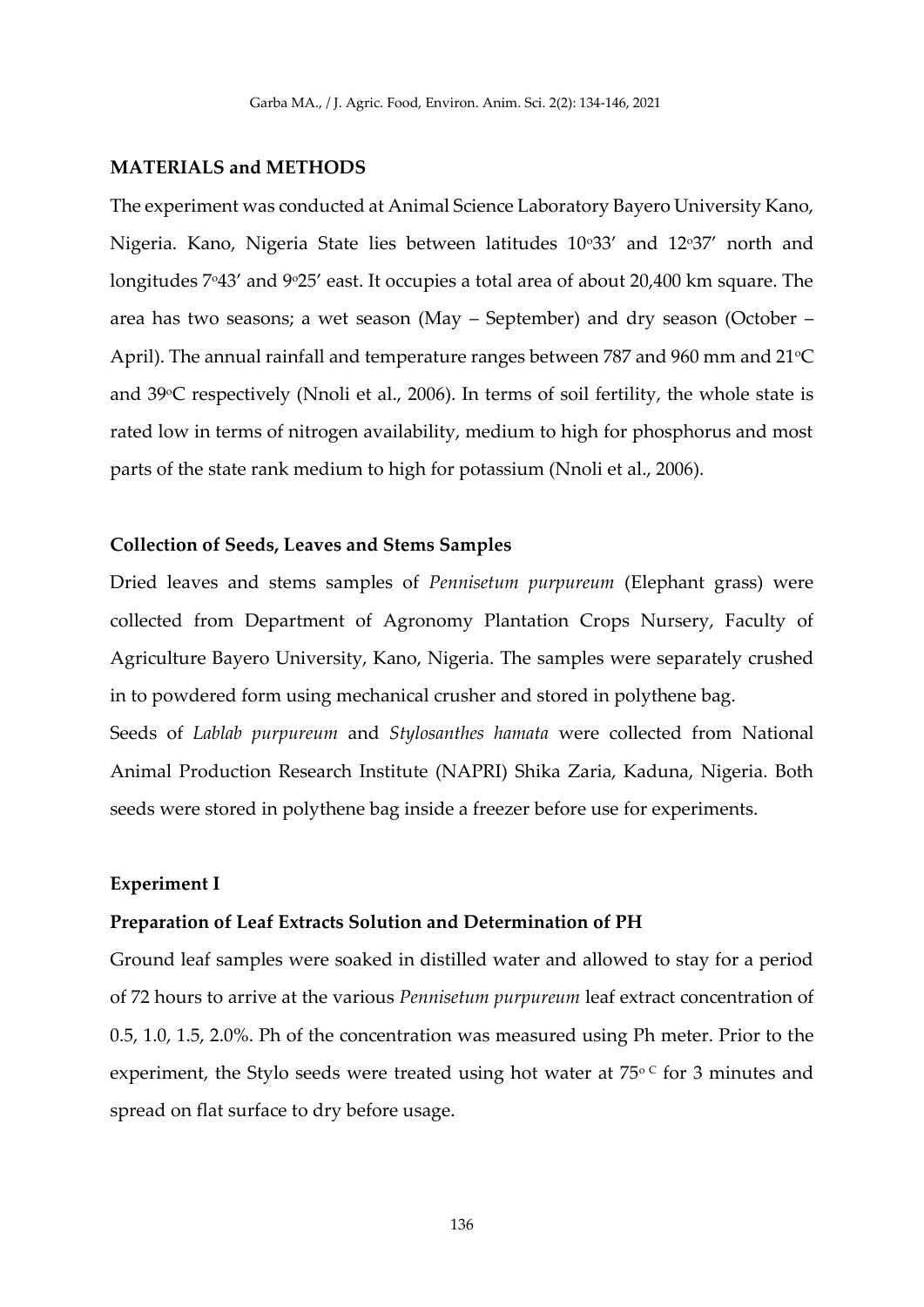# **Germination Trial**

Germination trial was conducted using seeds of *Lablab purpureus* (Lablab) and Stylosanthes *hamata* (Verano) in petri dishes. Ten (10) seeds were placed on white man's filter paper contained in the petri dishes. The filter papers were moistened with distilled water for the control treatment and extract concentration ranging from 0.5 to 2% for other treatments.

The parameters measured included; rate of germination taken every other day, shoot length, root length and water absorption.

# **Treatments and Experimental Design**

Treatments were leaf extract concentrations; 0, 0.5, 1, and 2% and seeds from two legume species *Lablab purpureus* and *Stylosanthes hamata* combined in a 2x5 factorial in a completely randomized design.

### **Water Absorption**

Dry seeds were initially weighed using electronic balance and then immersed into the various leaf extract concentrations and left for 10 minutes. After ten minutes the seeds were removed blotted with tissue paper and reweighed. The initial and the final weights were determined to know the amount of water absorbed by the seeds.

### **Percentage Germination, Root and Shoot Length**

Number of seeds that germinated every other day was noted for a period of one week and later expressed as percentage of the total number of seeds. At the expiration of one week, root and shoot lengths were measured using meter rule.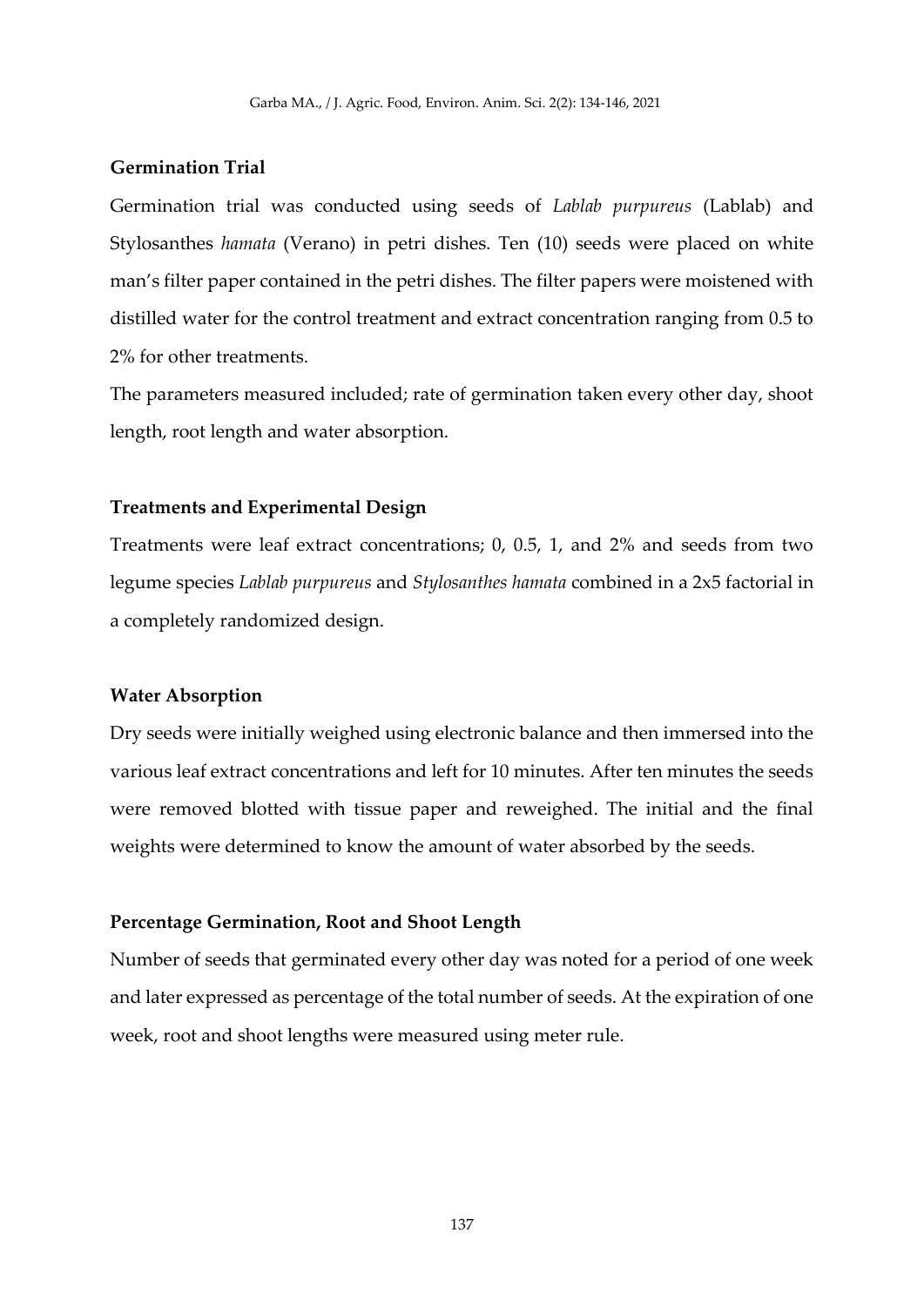## **Experiment II**

### **Preparation of Stem Extracts Solution and Determination of Ph**

Ground stem samples of *Pennisetum purpureum* were soaked in distilled water and allowed to stay for a period of 72 hours to arrive at the various *Pennisetum purpureum* stem extract concentration of 0.5, 1.0, 1.5, 2.0%. Ph of the concentration was measured using Ph meter. Prior to the experiment, the Stylo seeds were treated using hot water at 75oc for 3 minutes and spread on flat surface to dry before usage.

# **Germination Trial**

Germination trial was conducted using seeds of *Lablab purpureus* (Lablab) and *Stylosanthes hamata* (Verano) in petri dishes. Ten (10) seeds were placed on white man's filter paper contained in the petri dishes. The filter papers were moistened with distilled water for the control treatment and extract concentration ranging from 0.5 to 2% for other treatments.

The parameters measured included; rate of germination taken every other day, shoot length, root length and water absorption.

### **Treatments and Experimental Design**

Treatments were stem extract concentrations; 0, 0.5, 1, and 2% and seeds from two legume species *Lablab purpureus* and *Stylosanthes hamata* combined in a 2x5 factorial in a completely randomized design.

#### **Water Absorption**

Dry seeds were initially weighed using electronic balance and then immersed into the various stem extract concentrations and left for 10 minutes. After ten minutes the seeds were removed blotted with tissue paper and reweighed. The initial and the final weights were determined to know the amount of water absorbed by the seeds.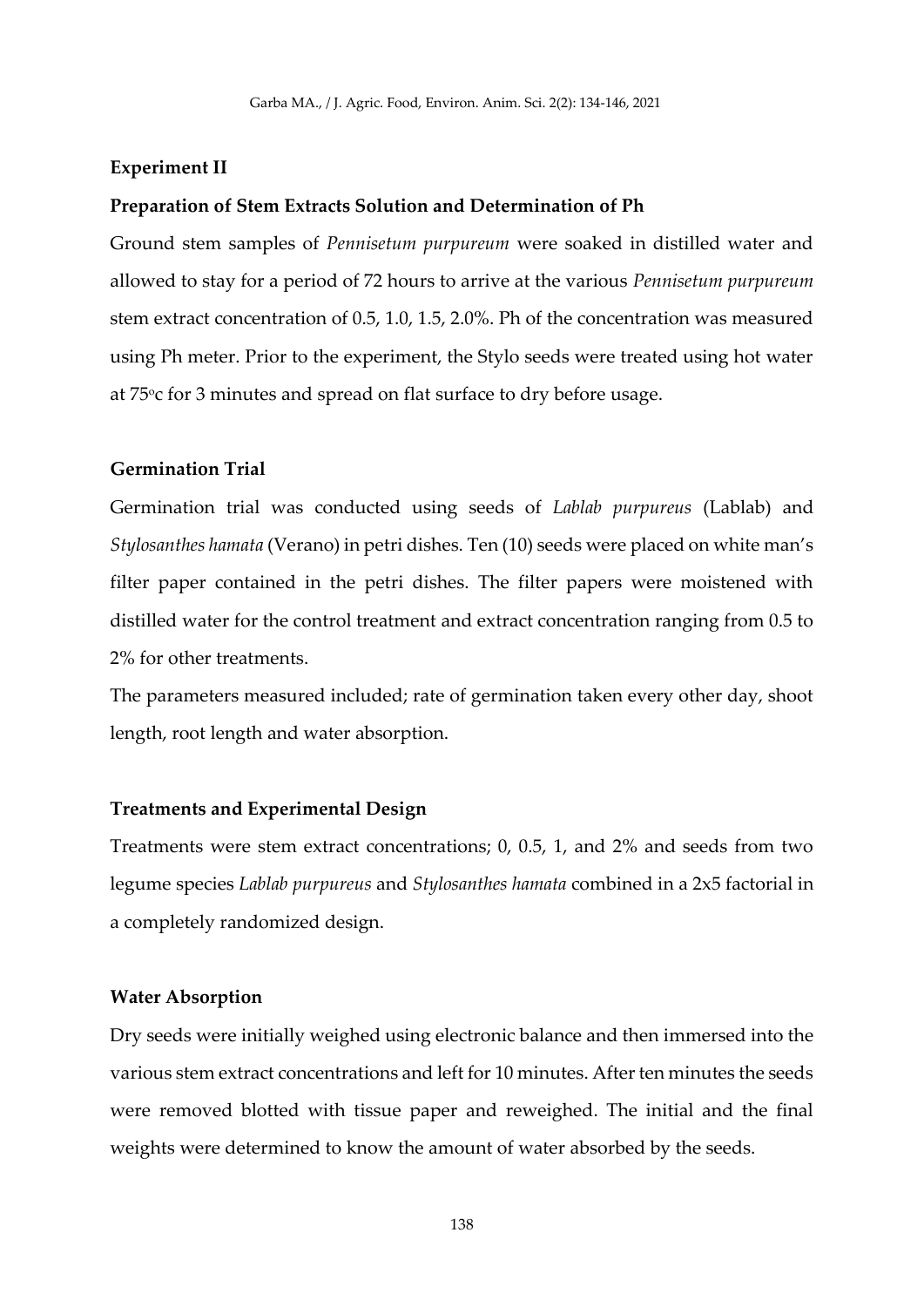### **Percentage Germination, Root and Shoot Length**

Number of seeds that germinated every other day was noted for a period of one week and later expressed as percentage of the total number of seeds. At the expiration of one week, root and shoot length was measured using meter rule.

## **Data Analysis**

Data generated were analyzed by Anova using SAS (version 9.2) 2009. Differences among means were generated using (DMRT).

# **RESULTS**

### **Experiment I**

Seeds of legume species were significantly different in terms of the parameters measured (Germination, Root length, Shoot length and Water Absorption). Lablab seeds were significantly the highest (P<0.05) in all the parameters mentioned compared to Stylo seeds.

Leaf extract concentration of *Pennisetum purpureum* (Elephant grass) had no significant effect on all the parameters mentioned except water absorption. However, there appeared to be a downward trend in percentage germination with increase in leaf extract concentration similarly for root and shoot length up to 1.0% concentration after which there was an increase at 1.5% concentration followed by a decrease at 2.0% concentration (Table 2).

Water absorption was significantly the highest at 1.5% concentration. In the case of water absorption ditto for shoot and root length though not significant, there appeared to be a significant interaction between legume species and leaf extract concentration on water absorption (Figure 1). Rate of water absorption in Lablab was significantly the highest (P<0.05) at all concentration compared to Stylo. Highest rate of water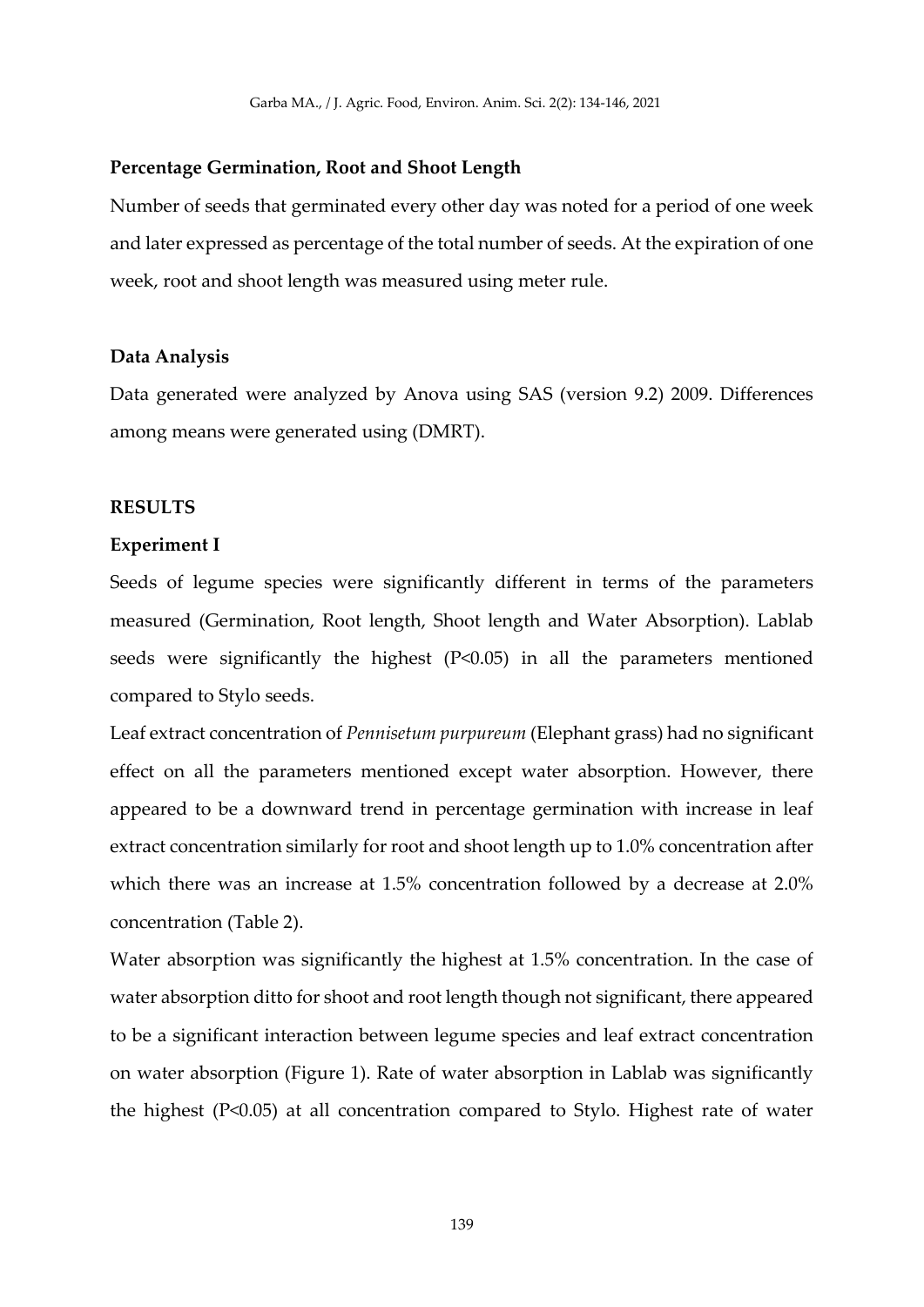absorption was recorded at 0.5% leaf extract concentration as shown in the result below.

Table 1. Main and interaction effects of species and leaf extract concentration of *Pennisetum purpureum* on germination, root length, shoot length and water absorption of *Lablab purpureus* and *Stylosanthes hamata*

| Specie               | Germination        | <b>Root Length</b> | Shoot              | Water                 |
|----------------------|--------------------|--------------------|--------------------|-----------------------|
|                      | (%)                | (mm)               | Length             | Absorption            |
|                      |                    |                    | (mm)               | (g)                   |
| Stylo                | 14.67 <sup>b</sup> | 12.58 <sup>b</sup> | 16.28 <sup>b</sup> | $0.0006b$             |
|                      |                    |                    |                    |                       |
| Lablab               | 65.33a             | 30.58a             | 46.91a             | $0.0077$ $^{\rm a}$   |
| P value              | 0.0001             | 0.0001             | 0.0001             | 0.0001                |
|                      |                    |                    |                    |                       |
| Concentration (%)    |                    |                    |                    |                       |
|                      |                    |                    |                    |                       |
| $\bf{0}$             | 48.33              | 24.35              | 31.35              | $0.0014$ <sup>e</sup> |
|                      |                    |                    |                    |                       |
| 0.5                  | 40.83              | 20.78              | 30.62              | 0.0021 <sup>b</sup>   |
|                      |                    |                    |                    |                       |
| $1.0\,$              | 40.53              | 18.30              | 31.11              | 0.0015 <sup>d</sup>   |
|                      |                    |                    |                    |                       |
|                      |                    |                    |                    |                       |
| 1.5                  | 37.50              | 24.40              | 34.73              | $0.0137$ <sup>a</sup> |
|                      |                    |                    |                    |                       |
| $\overline{2}$       | 32.50              | 20.08              | 30.15              | 0.0020c               |
|                      |                    |                    |                    |                       |
| P value              | 0.49               | 0.64               | 0.94               | 0.0001                |
| Specie*Concentration | $_{\rm NS}$        | $_{\rm NS}$        | $_{\rm NS}$        | **                    |
|                      |                    |                    |                    |                       |

Means with different superscripts within the same column are significantly different (P < 0.05).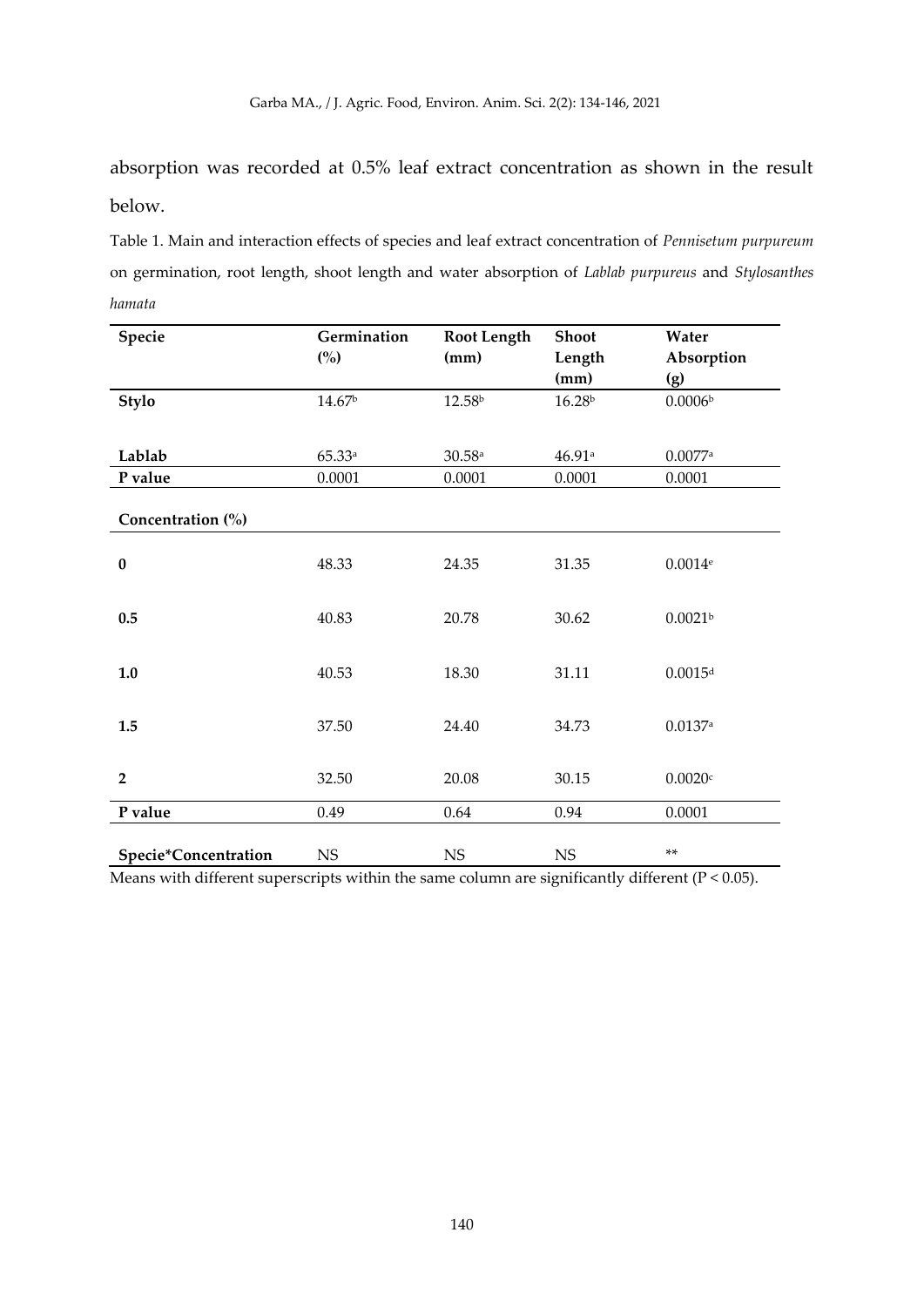

Figure 1. Interaction effect of species and leaf extract concentration on water absorption

# **Experiment II**

Significant difference were observed among species in terms of germination, root length, shoot length and water absorption. Percentage germination in Lablab (75%) treated with stem extract concentration of *Pennisetum purpureum* was significantly higher (P<0.05) than that of stylo (17.33%).

Similarly stem extract concentration of *Pennisetum purpureum* (Elephant grass) had no significant effect on all the parameters mentioned except water absorption where the rate of water absorption was found to somewhat increased with increase in stem extract concentration of *Pennisetum purpureum* from 0.00165 at 0% concentration with a slump at 1 and 1.5% followed by an increase at 2%. Water absorption rate was significantly (P<0.05) highest at 2% stem extract concentration (Table 2).

Significant interaction was observed between species and concentration on water absorption, *Lablab purpureus* had significantly (P<0.05) the highest water absorption rate across all concentration. Water absorption rate was observed to increase from 0 - 0.5 % with a slump at 1 and 1.5% followed by an increase at 2% (Figure 2).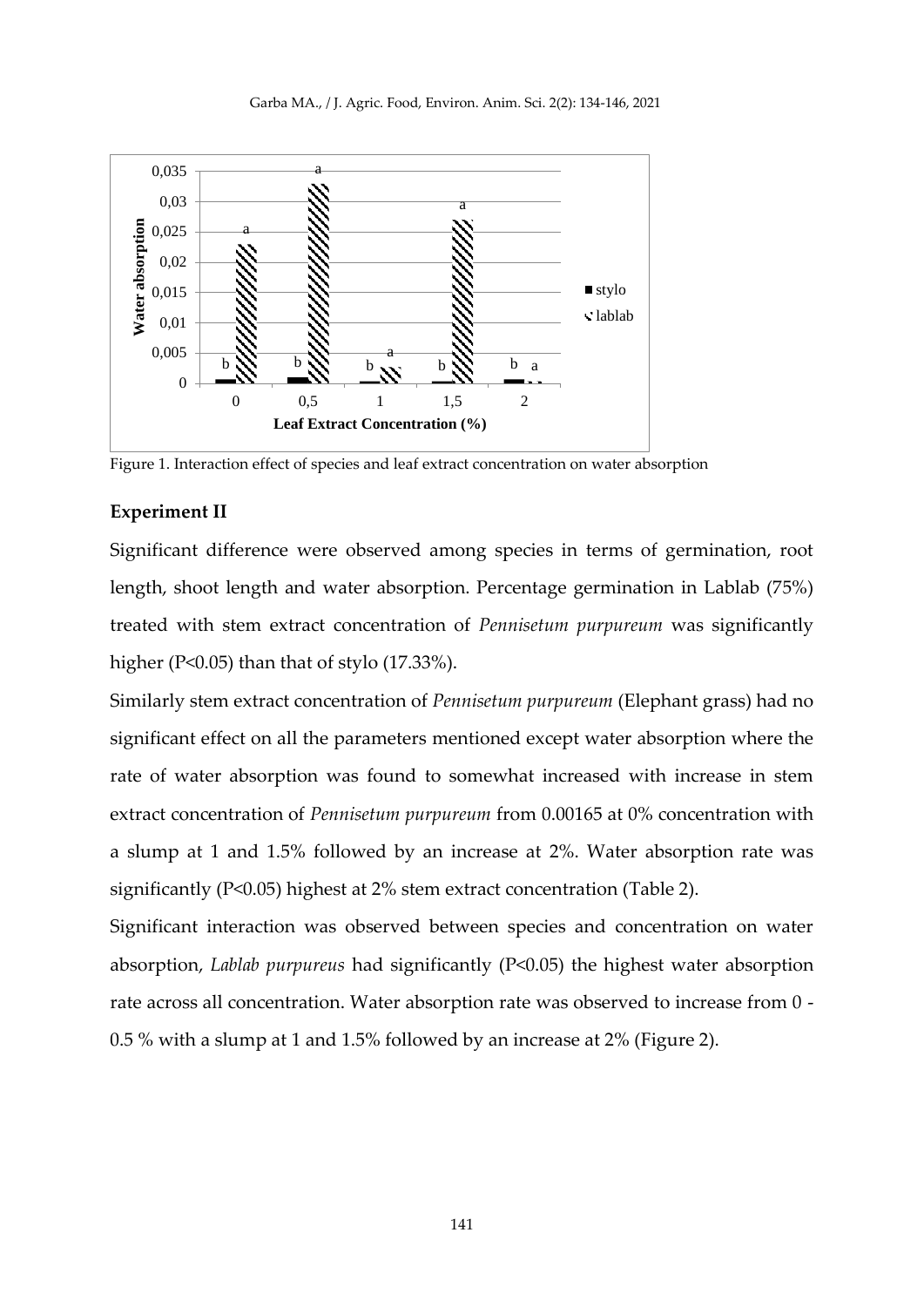| Specie                | Germination        | <b>Root Length</b>     | <b>Shoot</b>       | Water                  |
|-----------------------|--------------------|------------------------|--------------------|------------------------|
|                       | (%)                | (mm)                   | Length             | Absorption             |
|                       |                    |                        | (mm)               | (g)                    |
| Stylo                 | 17.33 <sup>b</sup> | 19.60 <sup>b</sup>     | 18.85 <sup>b</sup> | 0.00060 <sup>b</sup>   |
| Lablab                | 75.00a             | 31.33a                 | 48.28a             | $0.01134$ <sup>a</sup> |
| P value               | 0.0001             | 0.0004                 | 0.0001             | 0.0001                 |
|                       |                    |                        |                    |                        |
| Concentration $(\% )$ |                    | $\boldsymbol{\lambda}$ |                    |                        |
|                       |                    |                        |                    |                        |
| $\bf{0}$              | 40.83              | 23.98                  | 31.23              | $0.00165$ <sup>d</sup> |
| 0.5                   | 42.50              | 24.45                  | 36.18              | 0.00885 <sup>b</sup>   |
| 1.0                   | 53.33              | 27.88                  | 29.47              | 0.00369c               |
| 1.5                   | 47.50              | 29.95                  | 35.91              | 0.00369c               |
| $\overline{2}$        | 46.67              | 21.08                  | 35.05              | 0.01199a               |
| P value               | 0.33               | 0.29                   | 0.29               | 0.0001                 |
|                       |                    |                        |                    |                        |
| Specie*Concentration  | <b>NS</b>          | <b>NS</b>              | <b>NS</b>          | $***$                  |

Table 2. Main and interaction effects of species and concentration on germination, root length, shoot length as well as water absorption, as affected by stem extract concentration of *Pennisetum purpureum*

Means with different superscripts within the same column are significantly different (P < 0.05).



Figure 2. Interaction effect of species and leaf extract concentration on water absorption

# **DISCUSSION**

The results from experiment I showed a decrease in germination rate as leaf extract concentration *Pennisetum purpureum* increased. This agrees with the report of Singh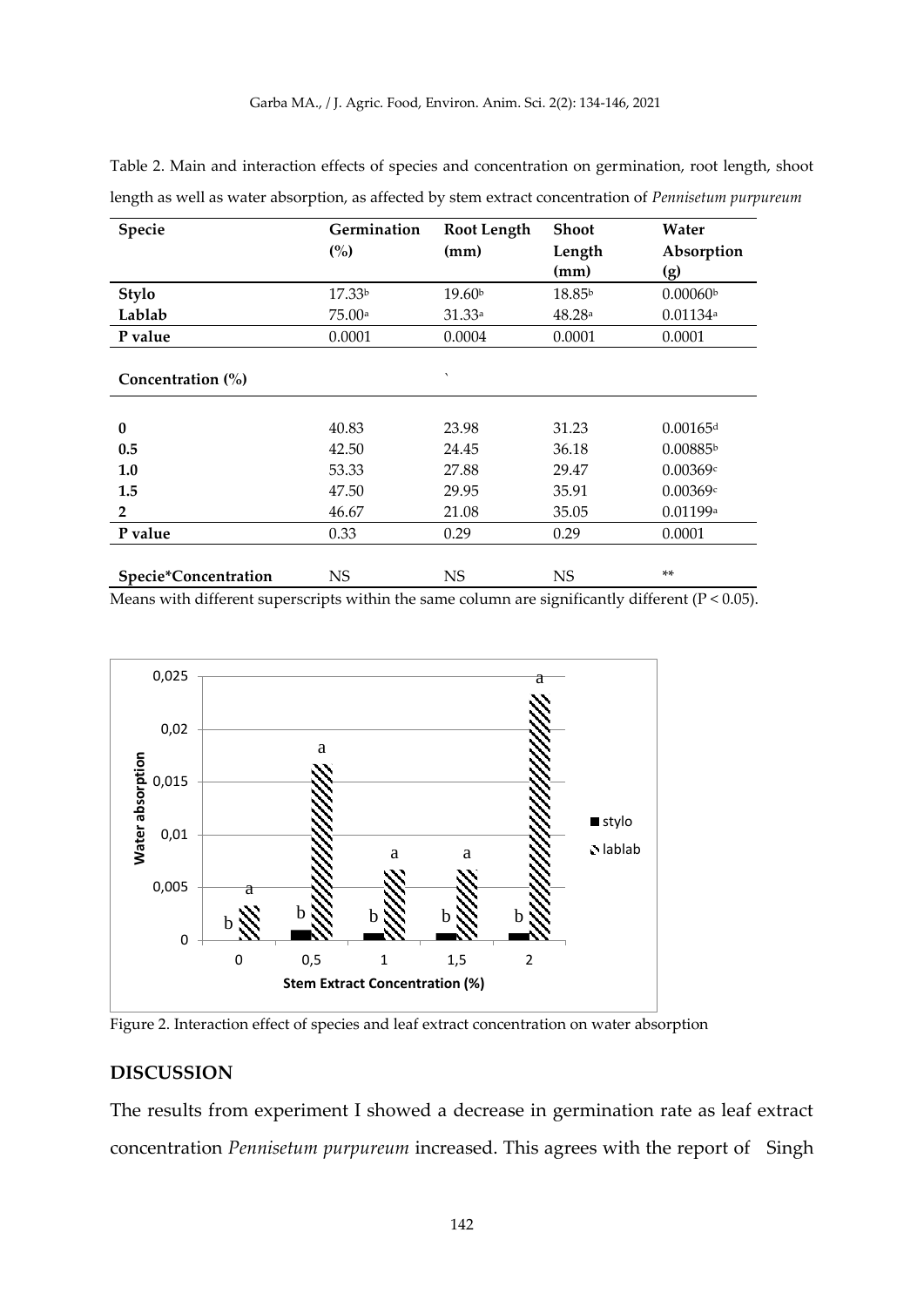and Chaudhary (2011) who reported that that the effect of allelochemicals include inhibition or retardation of germination rate. The result also showed that the root length of both test species was reduced by aqueous leaf extracts of *Pennisetum purpureum*. The results obtained suggest that the reduction in root length might be attributed to allelochemicals present in leaf extract of *Pennisetum purpureum.* The results agrees with the report of Hussain and Reigosa (2011) who found the inhibitory effect of allelochemicals (phenolic compounds) on root length of *Dactylis glomerata*, *Lolium perenne* and *Rumex acetosa*. Similarly, Arowosegbe et al. (2012) reported that the increase in concentrations of leaf and root extracts of *A. ferox* also increased inhibitory effect on root elongation of beetroot and carrot. This inhibitory effects on root elongation of tested species in this investigation might have been also contributed by reduction in cell division (Gholami et al., 2011), due to damage of cell membrane caused by allelochemicals (Rice, 1984). However, the shoot length of tested legume species was found to somewhat increase with increase in leaf extract concentration of *Pennisetum purpureum* which contrast with of the report Hussain and Reigosa (2011) who found the inhibitory effect of allelochemicals (phenolic compounds) on shoot length of *Dactylis glomerata*, *Lolium perenne* and *Rumex acetosa*. Results from experiment II showed more positive effect with increase in stem extract concentrations of *Pennisetum purpureum* on germination rate, root and shoot length of the tested legume species. This is in contrast with the study conducted by Ashrafi et al. (2008) that the allelopathicity on germination and growth of wild barley (*Hordeum spontaneum*) increased with the increasing concentrations of sunflower extracts. The retarded germination and root length observed in this study might be influenced by damage of root cells due to interference of nutrient uptakes and other growth processes caused by allelochemicals found in leaf extract of *Pennisetum purpureum*. Moreover, these results showed more inhibitory effects on root than shoot length. This might be due to direct contact of root with the extracts containing inhibitory chemicals. Similar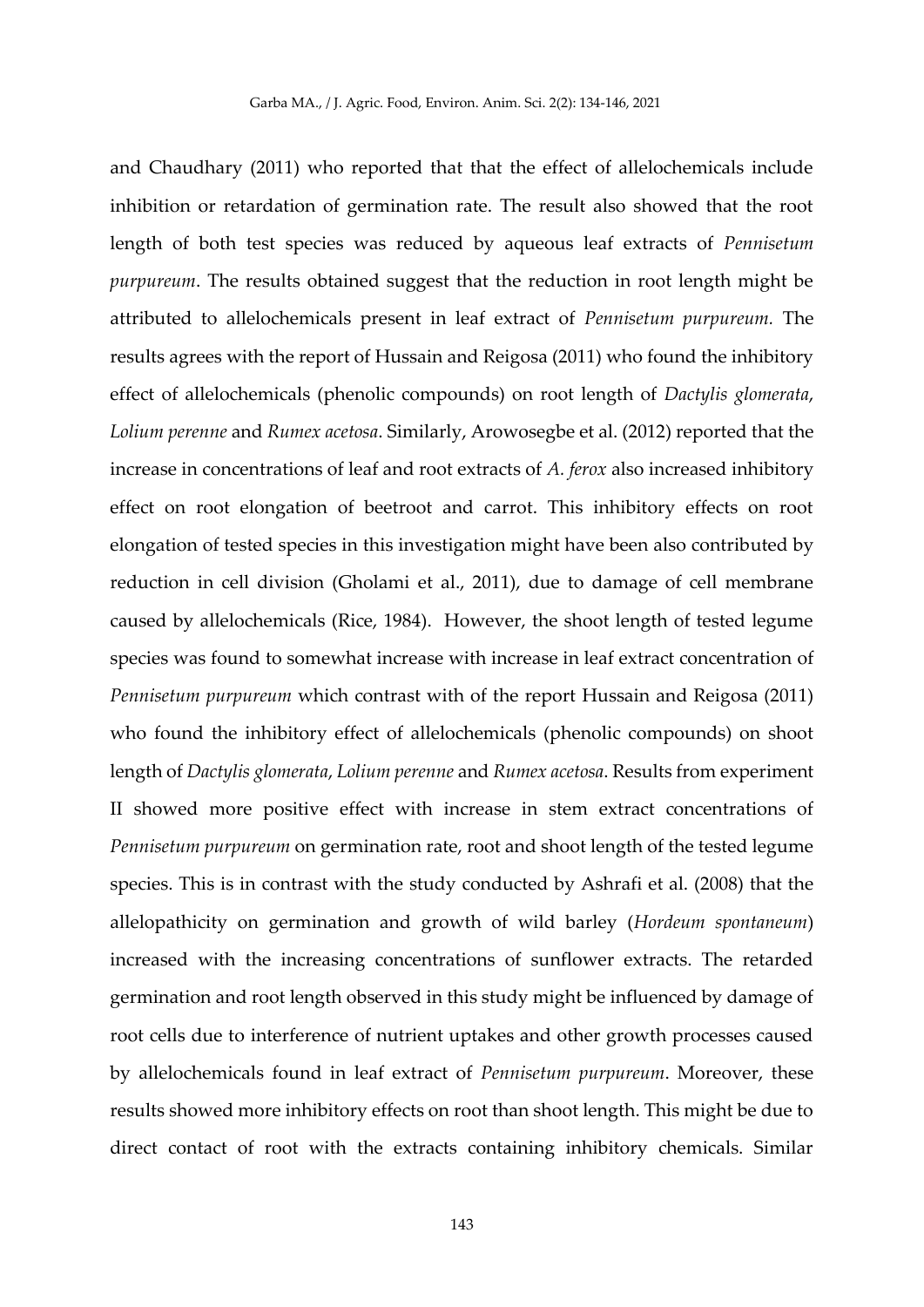findings were reported by Quasem (1995) who investigated the allelopathic effect of three *Amaranthus* spp. (Pigweeds) on wheat (*Triticum durum*). However, among the parameters measured water absorption rate was found to somewhat increased with increase in leaf and stem extracts concentrations of *Pennisetum purpureum.* This might be attributed to stimulatory effect of allelochemicals on water absorption and enzyme activities.

The observed significant differences between *Stylosanthes hamata* and *Lablab purpureus* in terms of germination rate, root length, shoot length and water absorption observed may probably be due to seed size as larger seed size connote higher carbohydrate reservoir.

### **CONCLUSION and RECOMMENDATION**

It can be concluded that both leaf and stem extracts of *Pennisetum purpureum* have negative and positive allelopathic effects respectively. The negative effect was more clearly observed in leaf extract concentration on water absorption where it appeared to decrease with increase in leaf extract concentration of*Pennisetum purpureum* even though a definite trend was not observed. However, a positive allelopathic effect of stem extract concentration of *Pennisetum purpureum* was observed on water absorption.

Field studies should be conducted to further define the limit of the allelopathic effect of *Pennisetum purpureum*.

# **Conflict of Interest**

The authors have declared that there are no competing interests.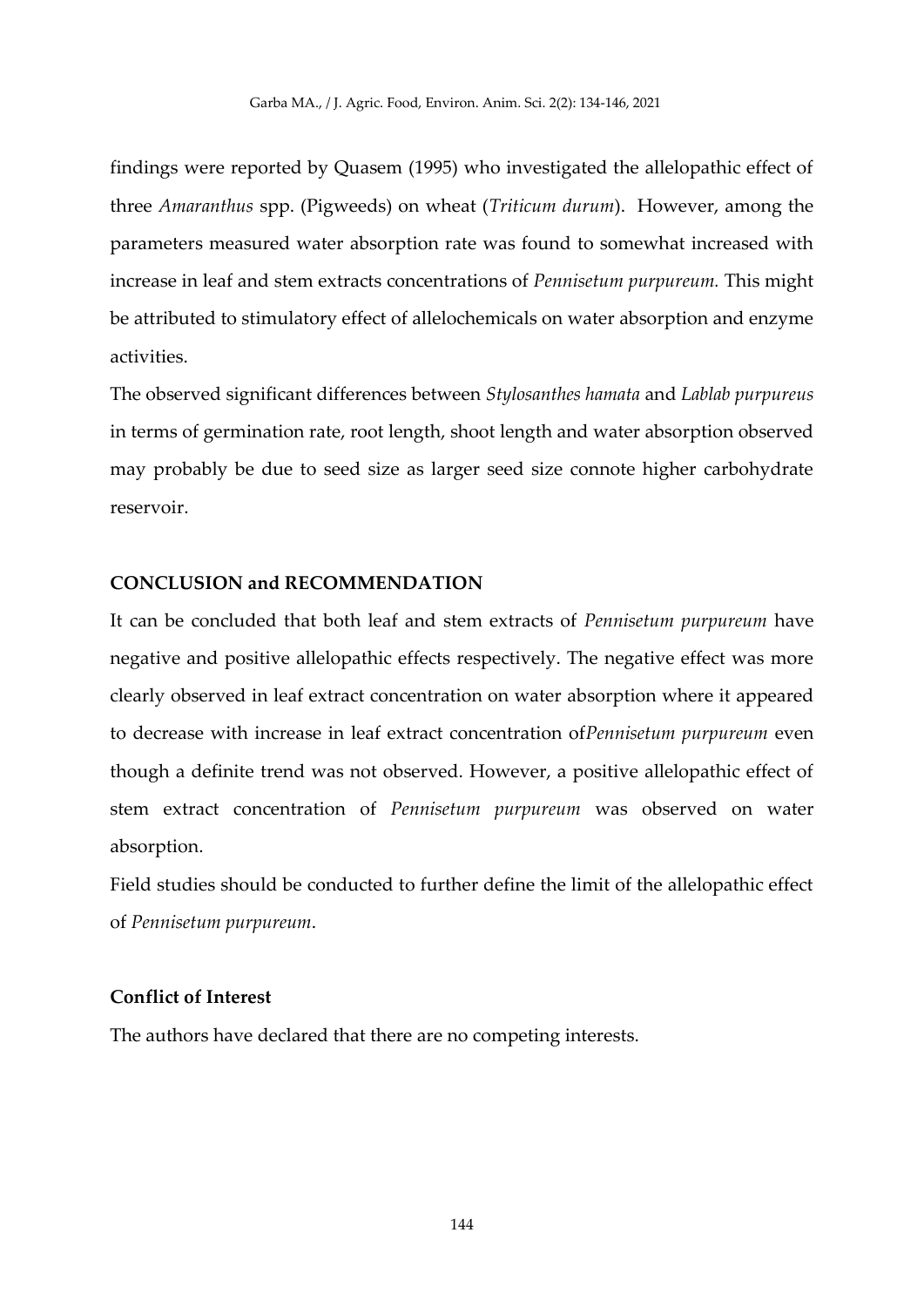### **REFERENCES**

Alam SM, Islam EU., 2002. Effect of aqueous extract of leaf, stem and root of nettle leaf goosefoot and NaCl on germination and seedling growth of rice. Pakistan Journal of Science and Technology, 1(2): 47-52.

Arowosegbe S, Afolayan AJ., 201. Assessment of allelopathic properties of *Aloe Ferox*  mill on turnip, beetroot and carrot. Biological Research, 45(4): 363-368. <http://dx.doi.org/10.4067/S0716-97602012000400006>

Asgharipour MR, Armin M., 2010. Inhibitory effects of *Sorghum halepens* root and leaf extracts on germination and early seedling growth of widely used medicinal plants. Advances in Environmental Biology, 4(2): 316-324.

Ashrafi ZY, Sadeghi S, Mashhadi HR, Hassan MA., 2008. Allelopathic effects of sunflower (*Helianthus annuus*) on germination and growth of wild barley (*Hordeum spontaneum*). Journal of Agricultural Technology, 4: 219-229.

Gholami BA, Faravani M, Kashki MT., 2011. Allelopathic effects of aqueous extract from artemisia kopetdaghensis and satureja hortensison growth and seed germination of weeds. Journal of Applied Environmental and Biological Sciences, 1(9): 283-290.

Hussain M, Reigosa MJ., 2011. Allelochemical stress inhibits growth, leaf water relations, psii photochemistry, non-photochemical fluorescence quenching, and heat energy dissipation in three C3 perennial species. Journal of Experimental Botany*,* 62(13): 4533-4545.<http://dx.doi.org/10.1093/jxb/err161>

Hussain S, Siddiqui S, Khalid S, Jamal A, Qayyum A, Ahmad Z., 2007. Allelopathic potential of Senna (*Cassia angustifolia* Vahl.) on germination and seedling characters of some major cereal crops and their associated grassy weeds. Pakistan Journal of Botany 39(4): 1145-1153.

Nnoli NO, Jagtap SS, Oluwasemire KO, Sanni SA, Ibrahim, Jibrin JM, Adebola S, Ekeke AO, Yakubu AI., 2006. Strenthening the capacity to provide planting date forcast in

145